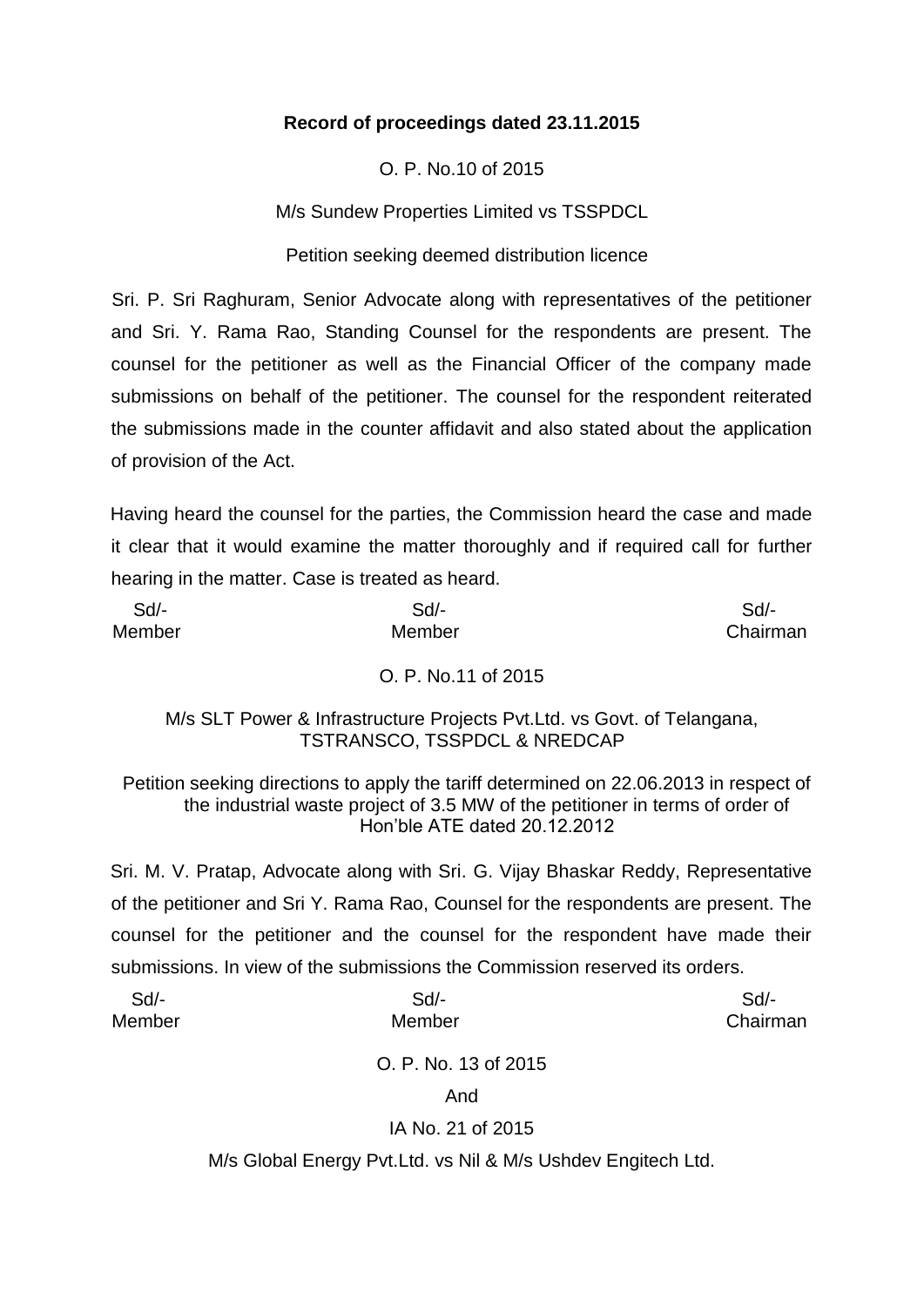Petition seeking intra state trading license for the State of Telangana

Petition to implead the petition in I.A. as respondents in OP No. 13 of 2015

Sri. P. Vikram, Counsel for the petitioner and Sri. Y. Rama Rao, Counsel for the respondents are present. No representation is made on behalf of M/s. Ushdev Engitech Limited. The counsel for the petitioner stated that a reply is filed to the counter filed by TSSLDC after a serving a copy to the counsel for the TSSLDC. The counsel for the respondent reiterated the contents of the counter affidavit.

Having heard the counsel for the parties, the Commission reserved order in the matter.

| Sd/-   | Sd                   | $Sd$ -   |
|--------|----------------------|----------|
| Member | Member               | Chairman |
|        | O. P. No. 14 of 2015 |          |

M/s. Arhyama Solar Power Pvt.Ltd. vs Energy Dept., Govt.of Telangana, TSSPDCL & TSTRANSCO

Petition seeking the levy of transmission and wheeling charges as determined by erstwhile APERC vide order dated 09.05.2014 contrary to government policy as adopted by the APERC.

Smt. P. Lakshmi, Advocate and counsel for the petitioner and Sri. Y. Rama Rao, Counsel for the respondents are present. The counsel for the petitioner stated that the respondent have partly adjusted the amounts towards wheeling charges paid by them, but there is a difference in the amount to be adjusted, therefore, seeks time to file a statement reply by four weeks. The counsel for the respondents sought time to verify the same.

The Commission adjourned the hearing for reporting the actual position by the parties.

Call on 23.12.2015 At 11.00 AM Sd/- Sd/- Sd/- Member Member Chairman

O. P. No. 74 of 2015 And I. A. No. 24 of 2015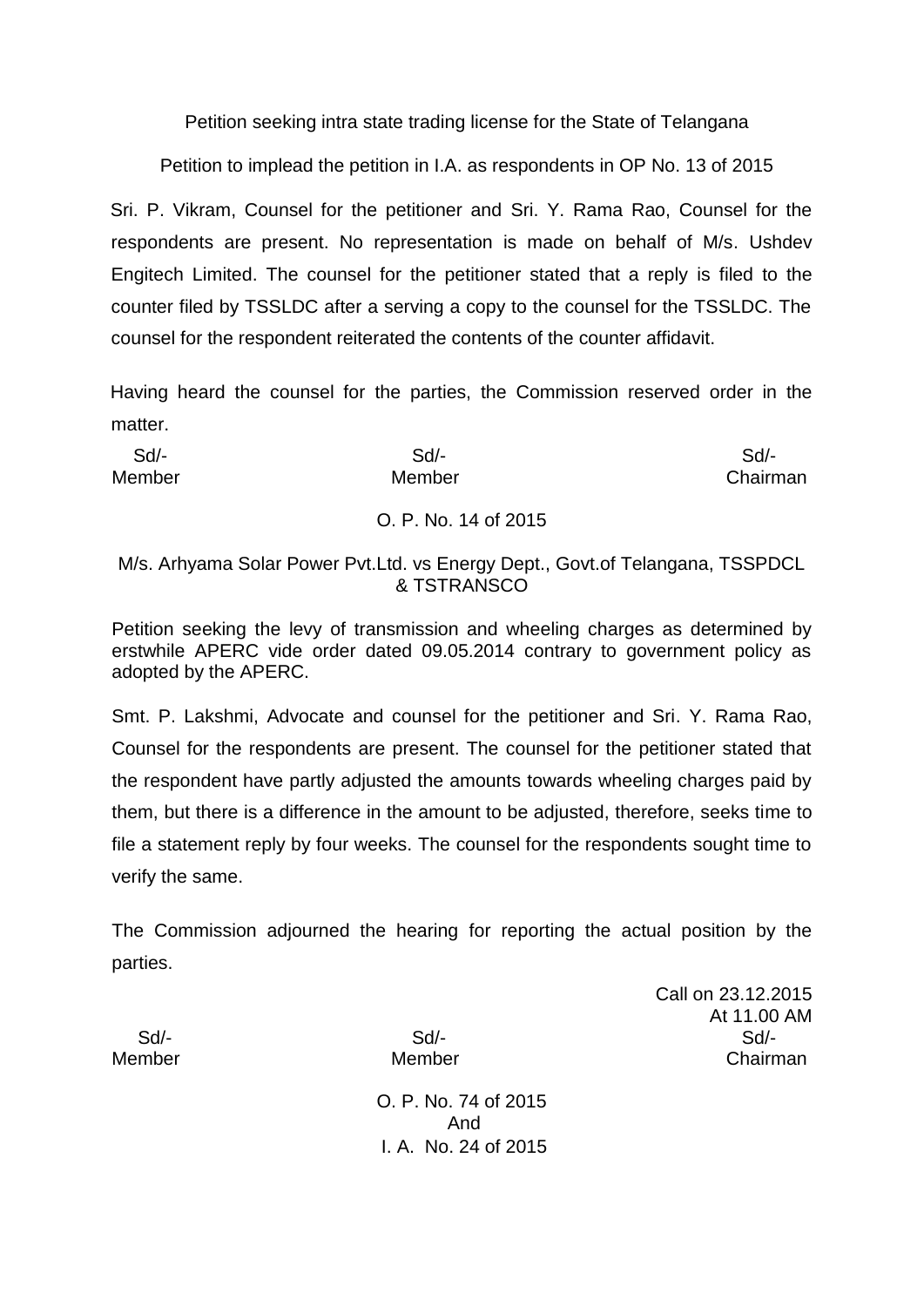M/s Hetero Wind Power Ltd. vs TSTRANSCO, APTRANSCO & TSSPDCL

Petition seeking execution of tariff order dt.09.05.2014 with regard to exemption of transmission & wheeling charges for the petitioner's wind project.

Filed an I.A. seeking to amend the title in the petition.

Sri. Prasad Rao Vemulapalli, Counsel for the petitioner and Sri. Y. Rama Rao, Counsel for the respondent are present. The counsel for the petitioner stated that the respondents have to adjust huge amount towards transmission and wheeling charges and not implementing the order of the Commission dated 09.05.2015. The counsel for the respondent stated that there is a review filed by TSTRANSCO against the said order. Therefore, the respondent are awaiting the result of the said petition.

The Commission pointed out that in the absence of any orders from the Commission on the review petition and there being no challenge to the order, why the said order is not being implemented. It also noted that a similar review petition filed by M/s APTRANSCO before APERC has already been dismissed stating that review cannot be undertaken in respect of an order passed in respect of combined state.

The Commission having regard to the position as is available and in the absence of necessary material being filed in the review petition, required the respondent to indicate whether they with draw the review petition and adjust the amounts within the time specified by the Commission. Accordingly adjourned.

Call on 23.12.2015 At 11.00 AM Sd/- Sd/- Sd/- Member Member Chairman

R. P.(SR) No. 1 of 2015

## TSTRANSCO vs Nil

Petition seeking review of the order dated 09.05.2014 determining the transmission tariff for the 3<sup>rd</sup> control period of 2014-2019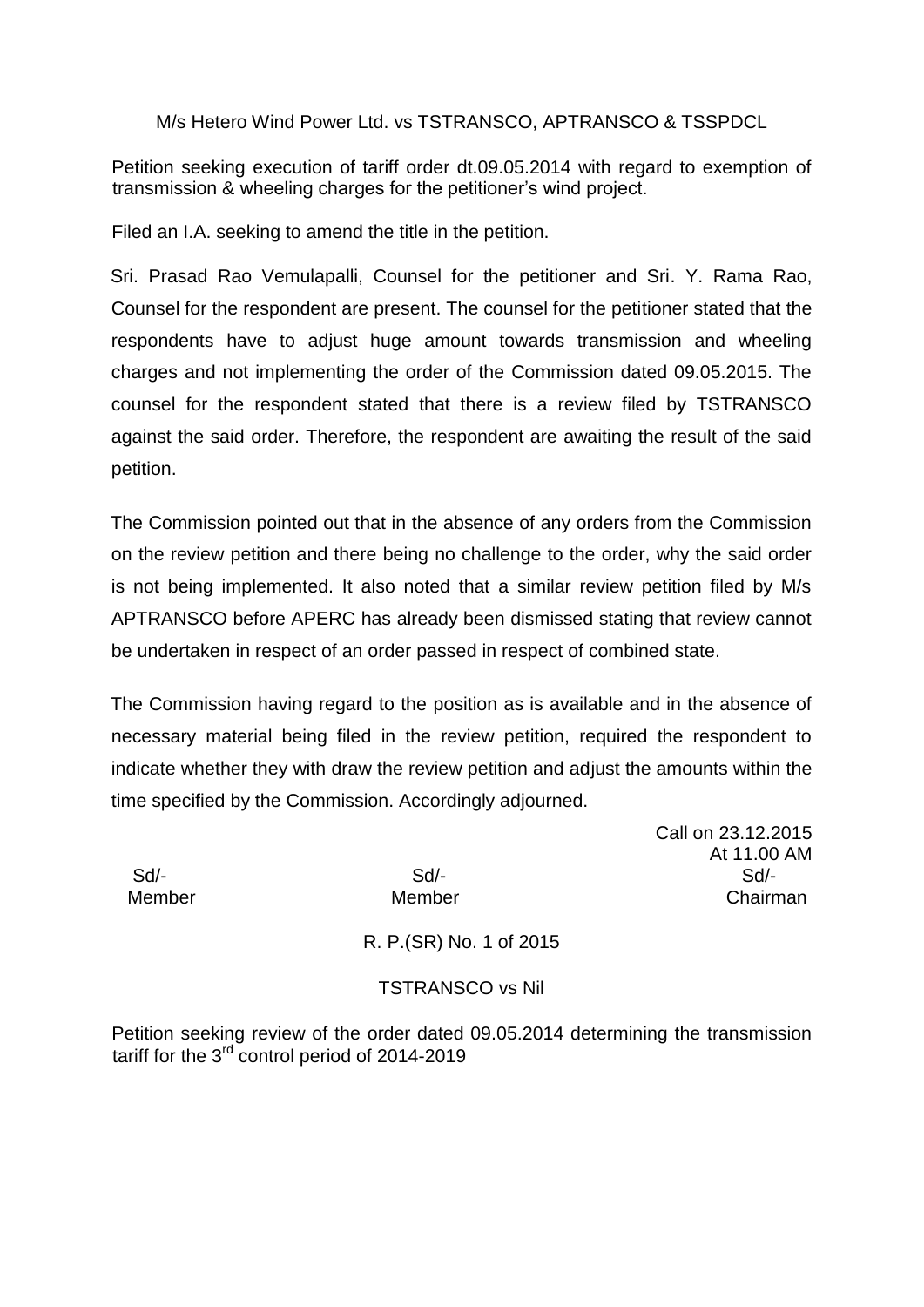Sri. Y. Rama Rao, Counsel for petitioner is present. The Counsel for the petitioner sought adjournment as material in support of the review petition is not filed before the Commission.

The Commission pointed out that in the absence of any orders from the Commission on the review petition and there being no challenge to the order, by the licensee, why the said order is not being implemented. It also noted that a similar review petition filed by M/s. APTRANSCO before APERC has already been dismissed stating that review cannot be undertaken in respect of an order passed in respect of combined state.

The Commission having regard to the position as is available and in the absence of necessary material being filed in the review petition accordingly adjourned for reporting whether the licensee is still inclined to pursue the present review petition.

Call on 23.12.2015 At 11.00 AM Sd/- Sd/- Sd/- Member Member Chairman

> O. P. No. 82 of 2015 And I. A. No. 32 of 2015

### M/s. Pragathi Group vs TSSPDCL, TSTRANSCO & TSSLDC (Proposed to be impleaded)

Petition seeking to question the action of levying wheeling and transmission charges by licensees along with other issues.

# Petition in IA No. 31 of 2015 to implead TSSLDC

Sri. Venkat, Consultant representative of the petitioner and Sri. Y.Rama Rao, Counsel for the respondent are present. The counsel for the respondent stated that on the earlier hearing date, the Commission directed the petitioner to add TSSLDC as a party respondent to the petition and directed the TSSLDC to file its counter affidavit on the petition filed by the petitioner. However, the TSSLDC is not in the receipt of any notice taking up the petition for adding TSSLDC as party respondent from the Commission.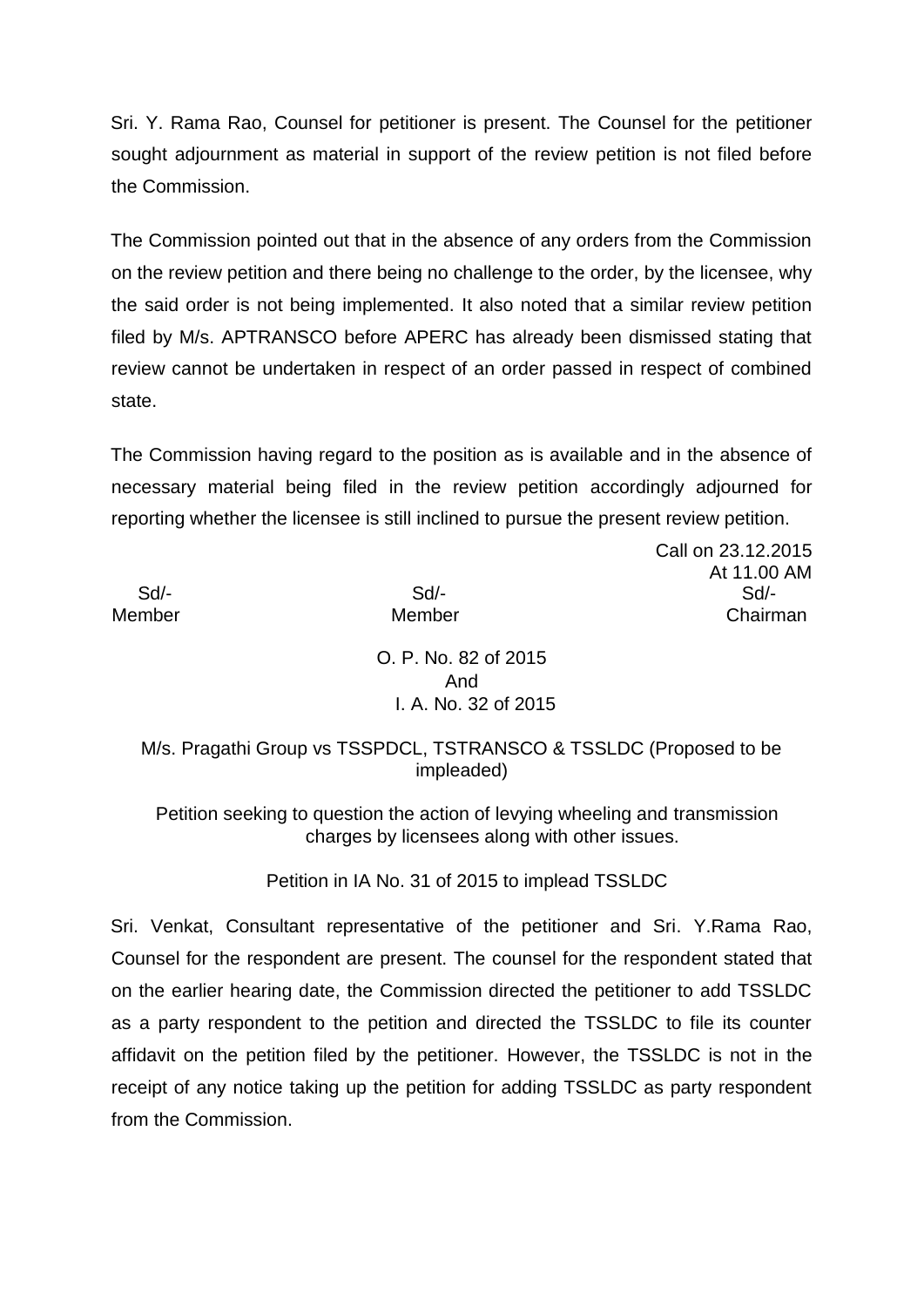In view of the above, the Commission adjourned the hearing and directed the office to issue specific notice on the application made by the petitioner.

Call on 23.12.2015 At 11.00 AM Sd/- Sd/- Sd/- Member Member Chairman

O. P. No. 88 of 2015

Exhibition Society vs Nil

Application filed for exemption from license under Section 13 of Electricity Act, 2003.

There is no representation on behalf of the petitioner nor any communication is received from the society. There is no representation on two earlier occasions also. In the circumstances, the petition is dismissed for default.

| Sd/-   | Sd/-   | Sd/-     |  |
|--------|--------|----------|--|
| Member | Member | Chairman |  |
|        |        |          |  |

O. P. No. 89 of 2015

M/s. Bhagyanagar India Ltd. Vs Govt. of Telangana, TSSPDCL, TSTRANSCO and **Officers** 

Petition filed questioning the action of the licensees in demanding payment of wheeling charges contrary to the tariff order dt.09.05.2014 of erstwhile APERC

Smt. P. Lakshmi, Advocate and counsel for the petitioner and Sri. Y. Rama Rao, Counsel for the respondents are present. The counsel for the petitioner stated that the respondent have partly adjusted the amounts towards wheeling charges paid by them, but there is a difference in the amount to be adjusted, therefore, seeks time to file a statement reply by four weeks. The counsel for the respondents sought time to verify the same.

The Commission adjourned the hearing for reporting the actual position by the parties.

Call on 23.12.2015 At 11.00 AM Sd/- Sd/- Sd/- Member Member Chairman

O. P. No. 90 of 2015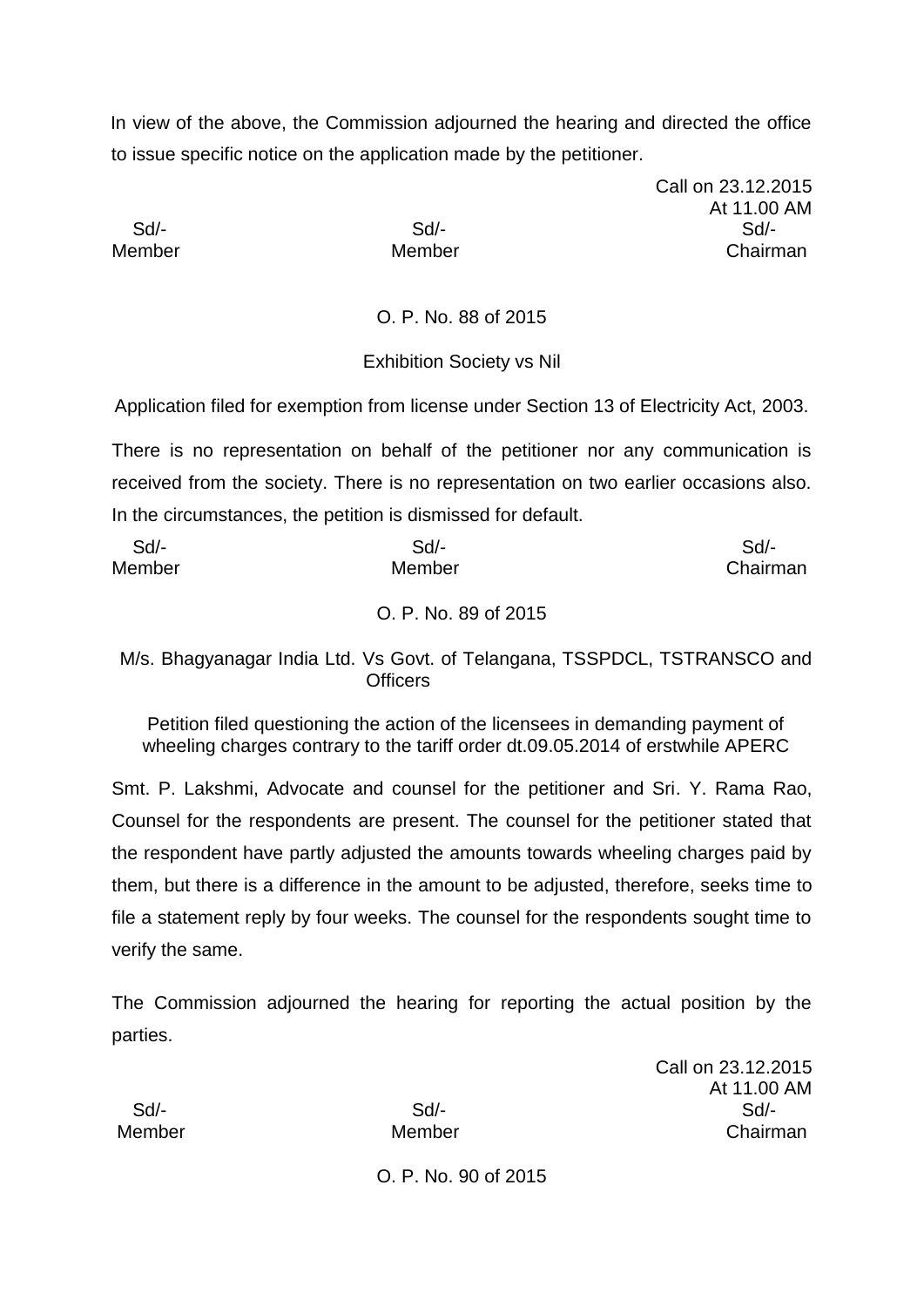M/s Lodha Healthy Construction and Developers Pvt.Ltd. Vs TSSPDCL & Officers

Petition filed questioning the action of DISCOM in not implementing the order of the Vidyut Ombudsman and to punish the Licensee u/s 142 of the Electricity Act, 2003.

Sri. Vijay, Advocate representing Sri. C. Gunaranjan, Counsel for the petitioner and Sri. Y. Rama Rao, Counsel for the respondent are present. The counsel for the respondent sought further time to inform the Commission about the status of implementation of the order of Ombudsman. The advocate pointed out that already time has been taken for reporting compliance of the order of the Ombudsman.

The Commission has adjourned the hearing at the request of counsel for the respondent with the condition that the respondents shall not seek further extension of time and come for argument at the next date of hearing without fail.

 Sd/- Sd/- Sd/- Member Member Chairman

Call on 23.12.2015 At 11.00 AM

O. P. No. 91 of 2015

M/s. Sanathnagar Enterprises Ltd. vs TSSPDCL & Officers

Petition filed questioning the action of DISCOM in not implementing the order of the Vidyut Ombudsman and to punish the licensee u/s 142 of the Electricity Act, 2003.

Sri. Vijay, Advocate representing Sri. C. Gunaranjan, Counsel for the petitioner and Sri. Y. Rama Rao, Counsel for the respondent are present. The counsel for the respondent sought further time to inform the Commission about the status of implementation of the order of Ombudsman. The advocate pointed out that already time has been taken for reporting compliance of the order of the Ombudsman.

The Commission has adjourned the hearing at the request of counsel for the respondent with the condition that the respondents shall not seek further extension of time and come for argument at the next date of hearing without fail.

Call on 23.12.2015 At 11.00 AM Sd/- Sd/- Sd/- Member Member Chairman